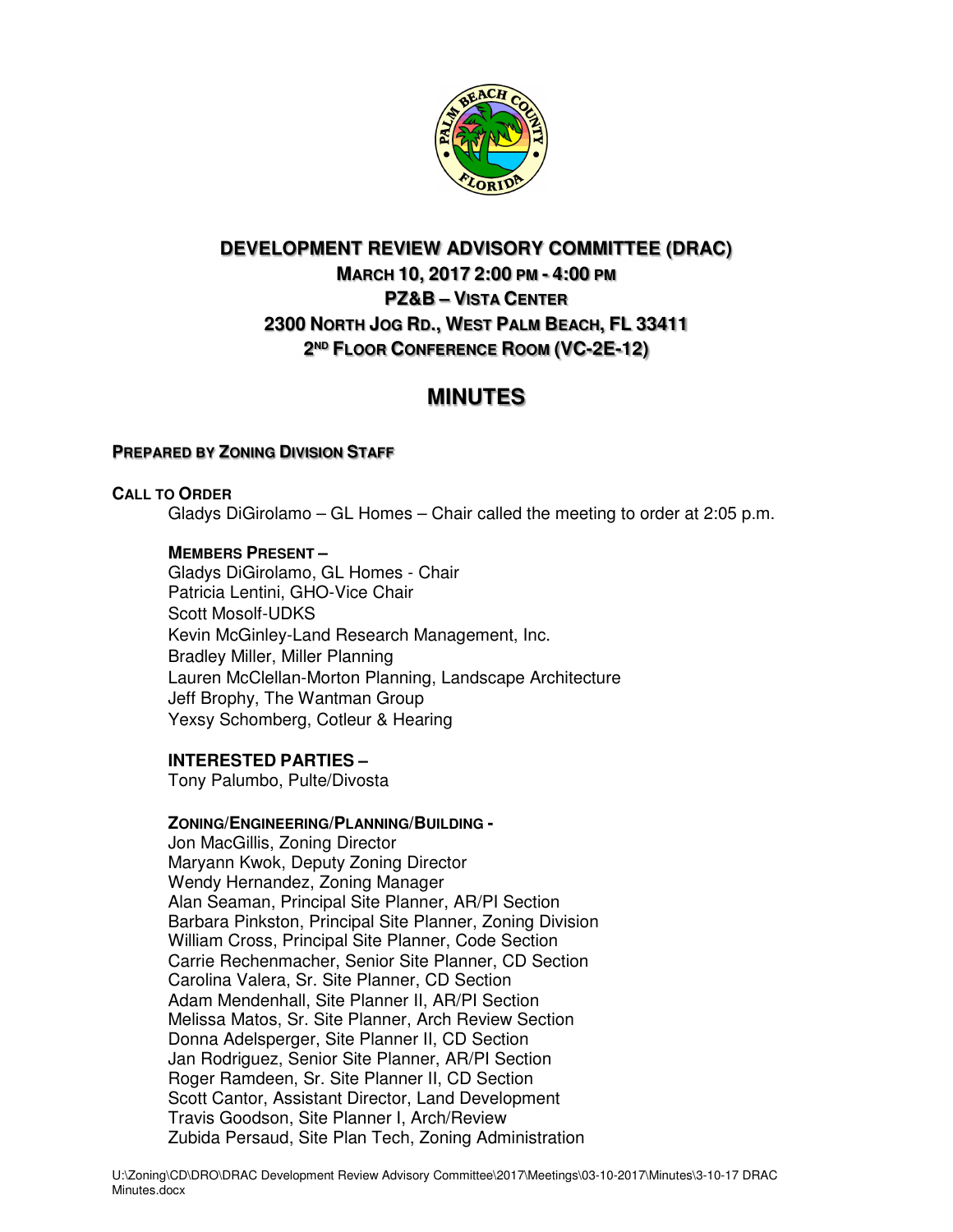# **AGENDA**

#### **1) REVIEW OF THE SEPTEMBER 23, 2016 MINUTES - (ATTACHMENT 1) – GLADYS-**Chair asked if anyone had reviewed or had comments on the September 23, 2016 DRAC Minutes. There were no changes to the Minutes. They were adopted by a

unanimous vote.

# **ELECTION OF THE CHAIR AND VICE CHAIR**

Chair opened floor for nominations for Chair and Vice Chair. Mr. McGinley made a motion and second by Scott Mosolf, to keep the current Chair and Vice Chair. The vote was unanimous for Gladys DiGirolamo, GL Homes – Chair, Patricia Lentini, GHO-Vice Chair for period of one year.

| <b>Administrative Review</b><br>(ZAR/ZZR) DRO Online<br><b>Submittal</b> | 9/13/2016 | Alan/Jon   | Open.       | 5/29/2015 | Colleen Walter    | 3-13-16 Online application submittal process was available for applicant's use.<br>Few minor changes but overall a good rollout. 7-11-16: Alan will give update on<br>Task related on Online Submittal timeline (hopefully release in August)<br>05-06-16: ISS still reviews new ePZB screens. Zoning to update DRAC on<br>timeline for release. 02-01-16 ISS still in final programming stage of the online<br>submittal modules. Have had numerious meetings with staff to ensure key<br>features are added to address both staff and industry requests. Expect to<br>release for industry testing in April 2016. 11-12-2015- Currently in the<br>programming stages with the ISS Division. Not finalized to date.8-12-15-ISS.<br>Staff to attend August 21DRAC Meeting to provide members a demo on the new<br>DRO Agency Reviiew screens they are working on for Zoning. 5-29-15 Request<br>by DRAC Members for a Demo on the new Online DRO Administrative Process.<br>Alan to take lead on setting up demo. |
|--------------------------------------------------------------------------|-----------|------------|-------------|-----------|-------------------|-------------------------------------------------------------------------------------------------------------------------------------------------------------------------------------------------------------------------------------------------------------------------------------------------------------------------------------------------------------------------------------------------------------------------------------------------------------------------------------------------------------------------------------------------------------------------------------------------------------------------------------------------------------------------------------------------------------------------------------------------------------------------------------------------------------------------------------------------------------------------------------------------------------------------------------------------------------------------------------------------------------------|
| <b>Regulation Plan - Remove</b><br>requirement from ULDC                 | 7/29/2016 | Jon/Bill   | <b>Open</b> | 5/29/2016 | Gladus DiGirolamo | 2016-02 Removing requirement for Regulation Plan, unless required as a BCC.<br>Condition.                                                                                                                                                                                                                                                                                                                                                                                                                                                                                                                                                                                                                                                                                                                                                                                                                                                                                                                         |
| <b>Consent Forms</b>                                                     | 9/23/2016 | Jon/ Wendy | Open        | 9/23/2016 | Colleen Walter    | 9-23-16 Colleen asks if Consent Forms can be submitted as a blanket consent.<br>PM says that it is only valid for the specific project or 1 year from signing. Staff will<br>discuss.                                                                                                                                                                                                                                                                                                                                                                                                                                                                                                                                                                                                                                                                                                                                                                                                                             |
|                                                                          |           |            |             |           |                   |                                                                                                                                                                                                                                                                                                                                                                                                                                                                                                                                                                                                                                                                                                                                                                                                                                                                                                                                                                                                                   |

# **2) REVIEW DRAC OPEN TASK LIST - (ATTACHMENT 2)** – **GLADYS**

Jon stated this same item is later on Agenda and that all Tasks for 2016 are closed. Gladys did request to discuss the DRO Administrative Online submittal item with respect to applications be rejected by staff because file path descriptions were incorrect. Requested some flexibility for couple hours on submittal day so applications do not lose a week till next submittal due date. She asked if other members were having the same issue and both Kevin McKinley and Lauren McClellan agreed they were experiencing similar issues. Maryann requested this discussion be delayed to the end of the Agenda so Alan Seaman and Adam Mendenhall would be present to hear and participate in the discussion and respond. Jan Rodriguez, Senior Site Planner, said she was not made aware there was an issue with online submittal. She said when applicants have issues please let her and Alan know so they can address issues.

# **3) ULDC UPDATES – BILL**

# **Recently Adopted:**

- Round 2016-02
- **Use Regulations Project**
- Marijuana Dispensary and Treatment Center Moratorium
- Reminder Scheduling for ULDC Supplement 21 and Training

#### **Current Tasks:**

- Round 2017-01 Initiation PP to March 23 BCC Zoning Hearing
- 2017 Comprehensive Plan Text Amendments (Initiated 1/30/17)
	- $\checkmark$ Institutional and Public Facilities Designation
	- $\checkmark$  Mixed and Multiple Uses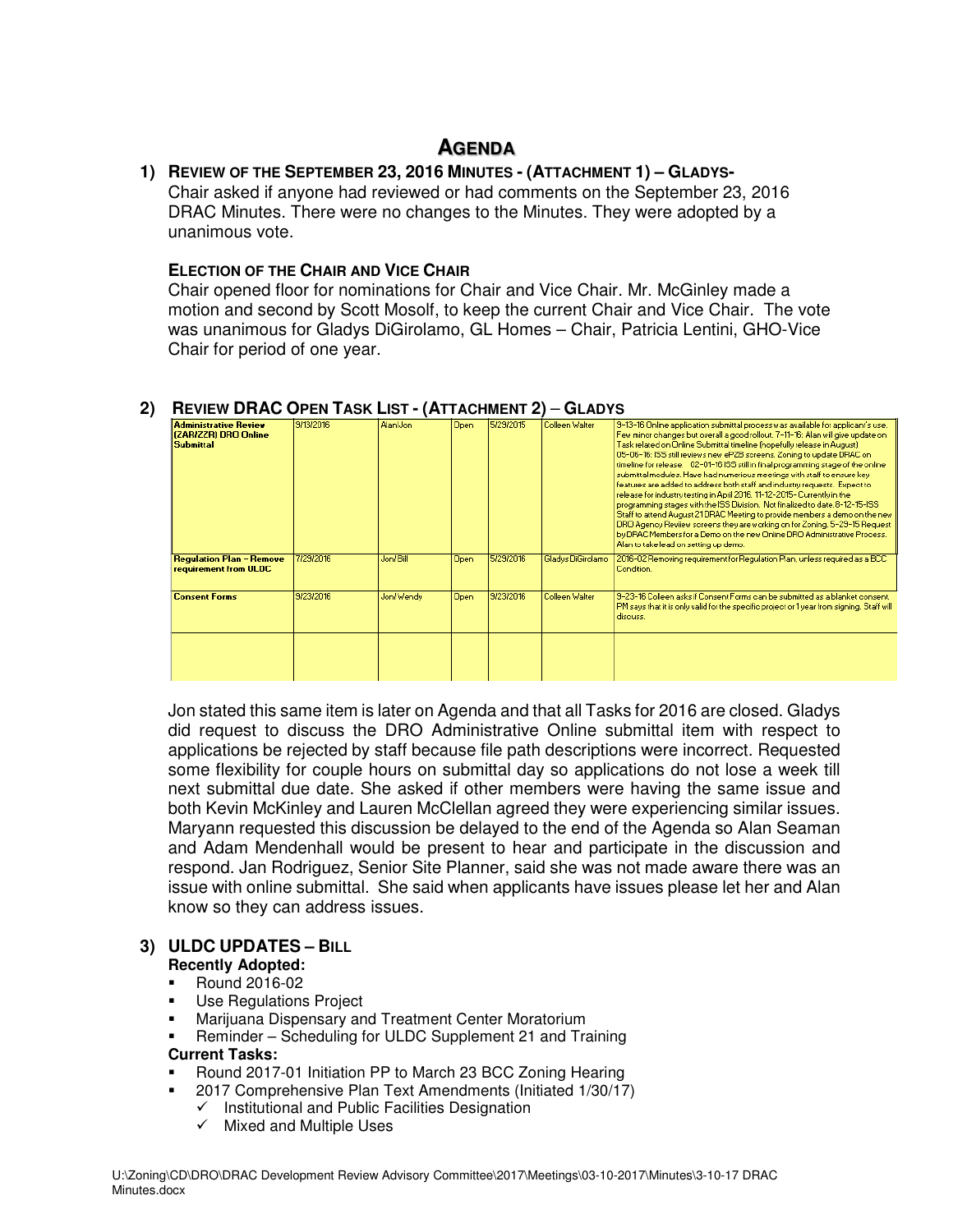- Commercial Designations
- Urban Agriculture
- PIA for Plan Text Amendments (Reminder Concurrent PIA is Mandatory)
	- GL Homes WCRO
	- UDKS (CLF density/intensity for INST FLU in AGR Tier)
	- $\checkmark$  J. Morton Morningstar MUPD (residential density and CLF density/intensity in AGR Tier)
- **PIA Other** 
	- FPL Commercial Communication Towers
	- UDKS PIPD Use Limitations and Maximum Commercial Acreage

Bill Cross provided the status of all the ULDC Amendments listed above. He stated the **2016-02 Round** was adopted and training has been completed. The **Use Regulation Project** was adopted last month on 2/23 by the BCC. Jon recommended Agents attend one of the Public Training Sessions that the Code Staff has scheduled. See the Press Release on Code Web Page for more details on schedules for dates/times of Training. **Medical Marijuana Moratorium** was adopted in February 23, 2017, by the BCC. Staff is currently providing BCC and update on 3/23, as to what other jurisdictions are doing in terms of ordnances and that staff is monitoring the Legislature House and Senate Bills.

Current **Round 2017-01** Bill went over the list of amendments that will be going to BCC on 3/23 for Initiation of Round. He also briefly discussed three pending Privately Initiated Amendments that staff is processing.

#### **4) LANDSCAPE SUBCOMMITTEE MEETINGS 2017 UPDATES – MARYANN**

Maryann provided an overview of what Zoning Staff is working on for Article 7, Landscape Code in terms of update and reformat. The Landscape Subcommittee will reconvene and anyone interested is invited to attend. She explained Barbara Pinkston will be overseeing this task. Barbara stated the goal is to focus on reformatting the Article as well as identify any needed updates. Gladys asked about Street Trees and was the discussion from 2016 ever completed. Barbara said not focusing on Street Trees or Types of Plants. Maryann said Zoning clear on whether or not Street Trees are required by ULDC, conditions or approval as exemplary design standards. Recommended Gladys get with Land Development to confirm the trees can be installed in right of way cross section. Scott Cantor, said if there are any issues with projects and street trees to let his office know. Barbara continue the discussion on Subcommittee Meetings stating all meetings have already been scheduled for 2017 and LDRAB Meeting will be in November with adoption Hearings in January 2018.

#### **5) ARTICLE 2 ULDC 2017 AMENDMENTS (REFORMATTING AND STREAMLINE)-JON**

Jon stated that Zoning is currently reviewing Article 2 processes and encourages DRAC members to send any suggested changes to processes to staff for discussion. Currently we have completed our internal review of most of the processes and will be bringing back draft to DRAC at our next meeting.

#### **6) VEGETATION BARRICADE PERMIT IMPLEMENTED NOV 2016-JON**

Jon stated that since the Industry Training in February we have accepted and processed several Vegetation Barricade Permits. Asked if anyone was having issues with new process and permitting requirements? No one expressed any issues with new process. Scott Mosolf stated he brought in Beachball Project in PB Park of Commerce and the process was very smooth. Jon said if you experience any issues please email him so he can ensure the process reflects any tweaking necessary to ensure no delay in processing applications.